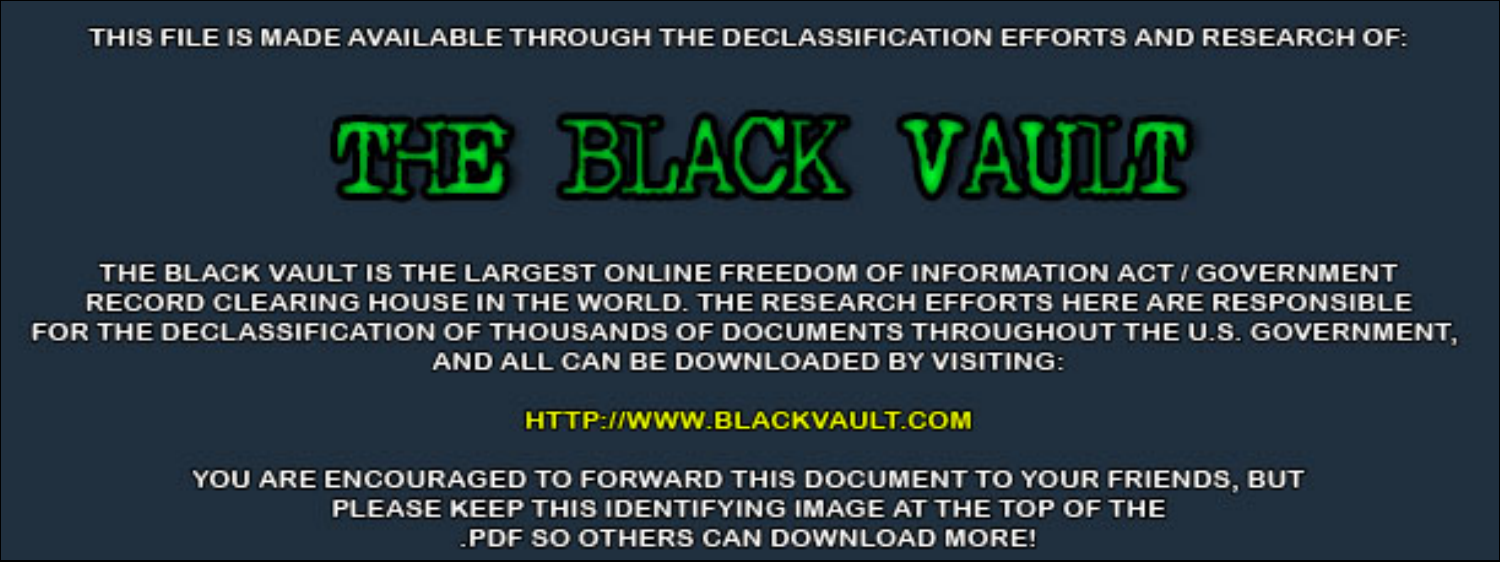# **(U) Cryptologic Almanac 50th Anniversary Series**

# **(U) Betrayers of the Trust**

(U) Joseph Sidney Petersen went to prison in 1959 for four years for his crime of giving classified information to officials of a foreign government (see our earlier Almanac article). During the four years after his release from prison, three more NSA employees betrayed their trust for various reasons. None were ever tried. These three were William Hamilton Martin, Bernon Ferguson Mitchell, and Sergeant First Class Jack Edward Dunlap. SFC Dunlap will be the subject of a later Almanac item.

## **(U) In the Case of William H. Martin and Bernon F. Mitchell**

(U) In discussing Martin and Mitchell with people who knew them, the most common words used in characterizing Martin was "arrogant," " not wholly normal," and "rather irresponsible"; Mitchell was described as "naive" and "perverted." Both men, however, were recognized as "brilliant."

(U) William Martin was born in Columbus, Georgia, in 1931, but his family moved to Washington State when he was fifteen. He was a brilliant student, and consideration was given to his skipping high school completely and entering a program for gifted children at the University of Chicago. His principal recommended against this, however, and Martin went on to complete three years of high school in two years. After a year of college at Central Washington College of Education in Ellensburg, he joined the Navy and was cleared for work in cryptology.

(U) Bemon Mitchell was two years older than Martin and was born in Eureka, California, on the Northern California coast. After graduation from high school, where he displayed an interest in science and mathematics, he entered California Institute of Technology. After a year and a half of college, he enlisted in the Navy, where he was cleared for cryptology.

(U) The two men met when they were assigned to cryptologic work at Yokosuka Naval Base in Japan and, during their four-year tours there, became firm friends. At the end of his tour, Mitchell returned to the U.S. and studied mathematics at Stanford University. Martin stayed on in Japan, working for the Army, then returned to major in mathematics at the University of Washington. The two were approached separately by NSA in early 1957 and were hired as GS-7 mathematicians, reporting for duty in July 1957. After attending NSA training in the summer, both men studied at George Washington University in the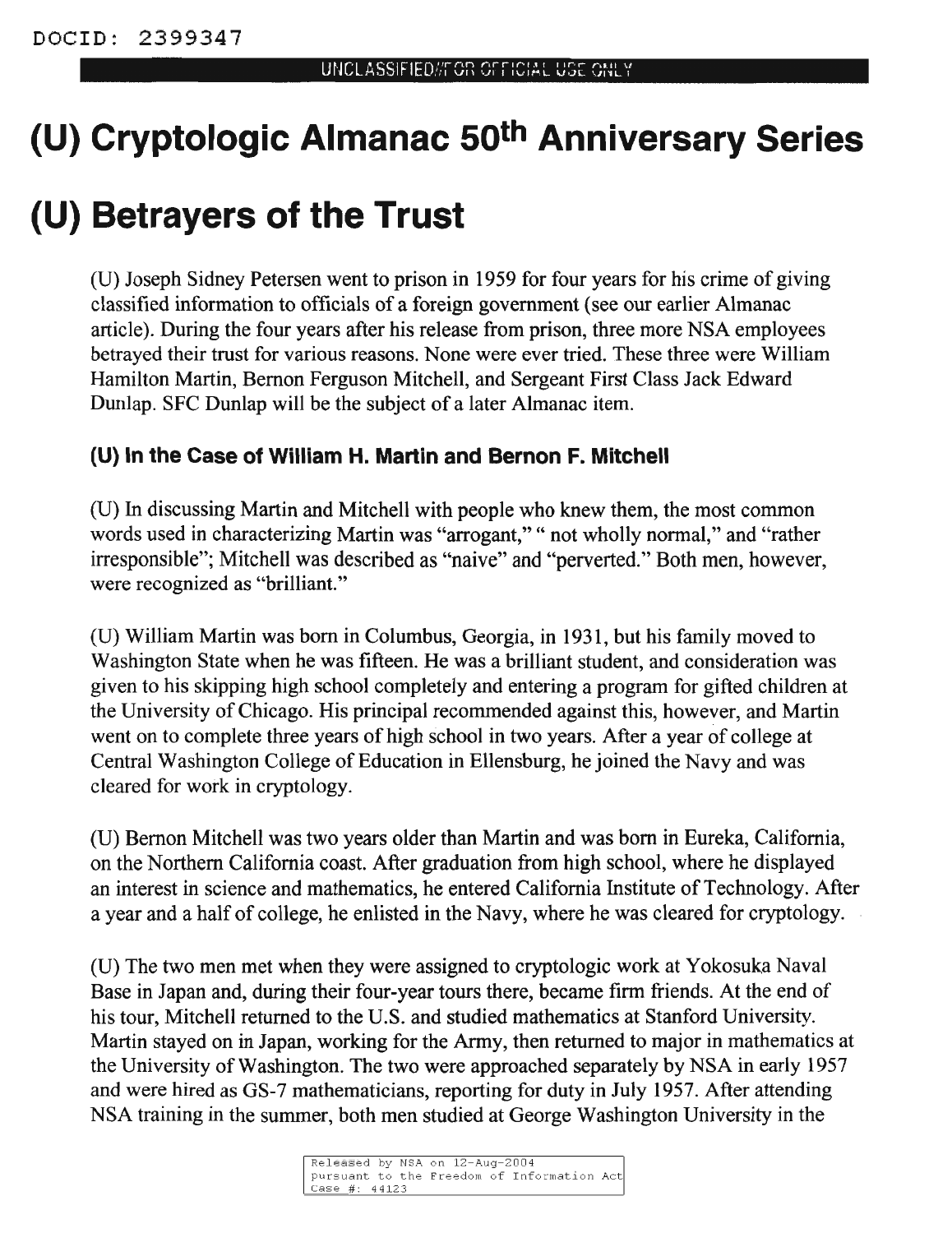#### DOCID: 2399347

autumn. On 27 January 1958 both reported for duty to the Office of Research and Development (R&D).

(U) Martin so distinguished himself in his work that the head of  $R&D$  approved him for a one-year graduate scholarship at the University of Illinois. This was later extended for another year, and he commenced his studies at Illinois in September 1959. Later that year, in violation of NSA regulations, the two men travelled to Cuba. Martin had associated with a communist at Illinois, and both Martin and Mitchell had been known to express strong anti-American political feelings. There have been reports that both men had been members of the Communist Party since at least 4 February 1958, when membership cards were allegedly issued to them. While in Mexico, the two men visited the KGB officer at the Soviet embassy and offered their services. They agreed to work in place at NSA, but within a few months requested exfiltration to the Soviet Union.

(U) In June 1960, after Martin returned from Illinois, both men applied for annual leave for June 24 to July 11 to visit their parents on the West Coast. In fact, they purchased one-way tickets to Mexico City on Eastern Airlines Flight 305, leaving National Airport on 25 June. From Mexico City they flew to Havana on 1 July, and then went on to Russia, apparently on a Soviet trawler. On 26 July the Office of Personnel was notified that they had apparently disappeared. On 1 August the Department of Defense announced their unauthorized absence and admitted a few days later that they had probably gone behind the Iron Curtain.

(U) On 6 September, at a very high-profile press conference at the House of Journalists in Moscow, the two men stated that they had renounced their U.S. citizenship and had received Soviet citizenship. They stated that they had defected as a result of their objections to U.S. intelligence methods, including the intercept and decryption of the communications of U.S. allies. They went on to say that they had elected to come to the USSR because their own values seemed to be shared by a greater number of people there. In addition, they thought that the higher status enjoyed by women in the Soviet Union would make Soviet women more desirable as mates.

(U) These statements by the defectors, along with the details they provided to the world concerning NSA organization and operations and their description of NSA's methods of SIGINT targetting of the Soviet Union and the People's Republic of China, electrified the intelligence community, the Congress, and the public. For many in the public, it was the first time they had heard of NSA. As a result, the Committee on Un-American Activities, House of Representatives, 87th Congress, conducted an investigation into "Security Practices in the National Security Agency" which severely castigated the Agency for its security lapses.

(U) As a result of the House investigation, NSA adopted a number of corrective measures.